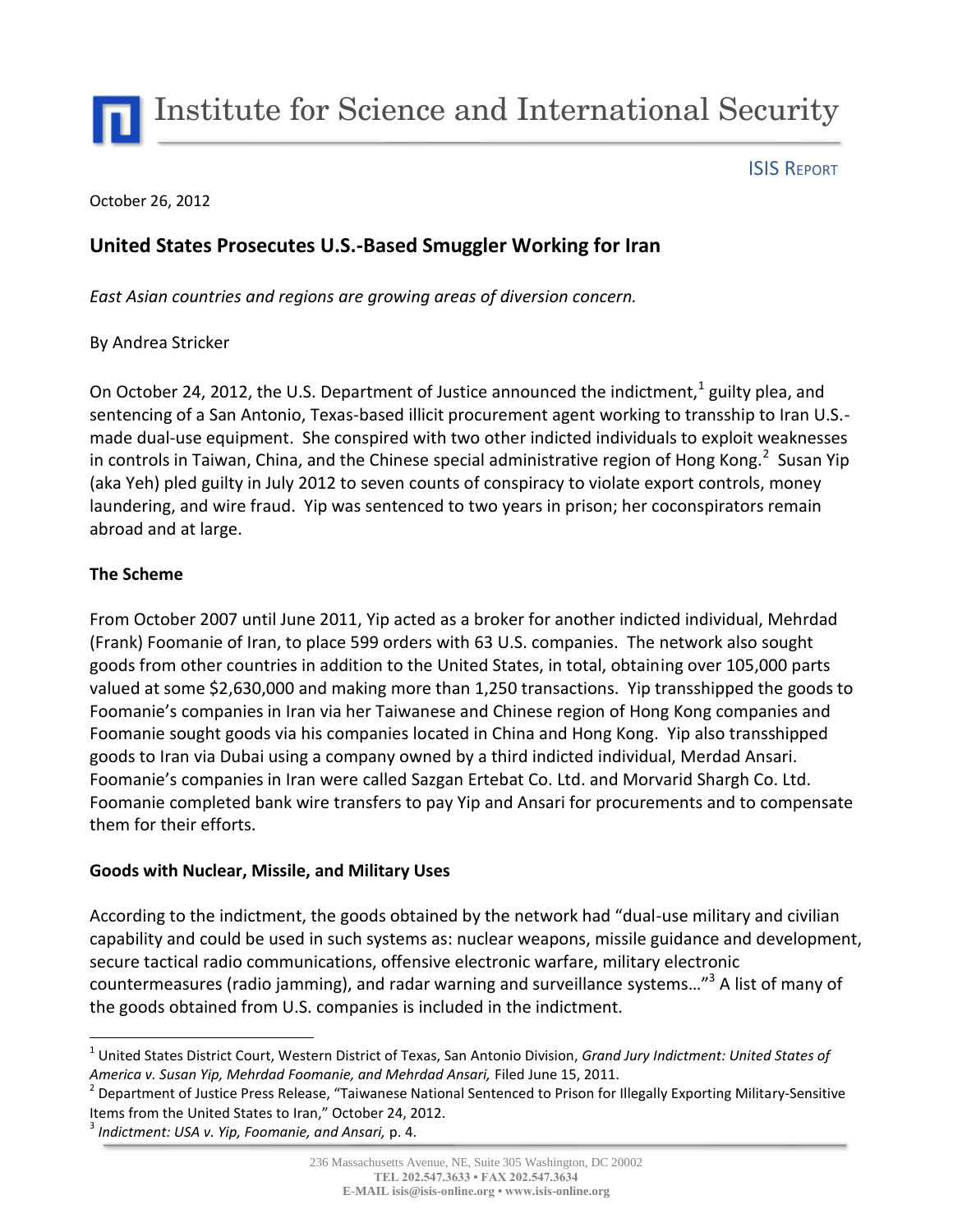Yip pled guilty to two specific overt acts of export control violations, the only two acts that are described in the indictment in detail. These acts included a 2007 attempt to purchase microwave absorbers from a Cedar Park, Texas company, goods which Yip was aware met military specifications. Foomanie and Yip conspired to have Ansari's company in Dubai, Gulf Gate Sea Cargo L.L.C., serve as the trading company or shipping intermediary between the United States and Taiwan and then surreptitiously ship the goods to Iran, but Ansari apparently botched communications with the Texas company. Yip and Foomanie told him to "shut up" about the Dubai destination because they wanted the United States to believe Taiwan would receive the goods and not the United Arab Emirates, which required a special license to receive U.S. dual-use goods.

In March 2008, Ansari notified Yip that the Commerce Department's Office of Export Enforcement was refusing to release the microwave absorbers because of their need for a license to Dubai. Yip intervened and lied to a Commerce Department agent that the goods would go to one of her companies in Taiwan, Hivocal Technology Company, and would be used in a telecommunications lab. The coconspirators planned to store the goods in Taiwan for a short period of time and then ship them to their actual end destination in Bandar Abbas, Iran. Yip indicated nervousness that her company could be blacklisted by the United States if the scheme were uncovered. In July 2008, U.S. agents conducted an end user inspection at Hivocal Technology Co. and Yip claimed that she did not yet have a buyer for the goods which were still being held at her company. The indictment does not indicate whether the microwave absorbers ultimately went to Iran.

The second specific act for which Yip pled guilty was a January 2008 attempt to purchase high power radio frequency amplifiers from a company in Ingelside, California. Yip falsely told the company that the end user was Chunghwa Telecom in Taiwan and attempted to have the shipment sent to Iran via Dubai. The shipment apparently became stuck in Dubai customs and Yip requested that the freight forwarder handling the consignment "bribe the United Arab Emirates Customs in order to expedite" the shipment to Iran.<sup>4</sup> The indictment does not indicate whether a bribe was made or if the shipment went to Iran.

Yip admitted in her guilty plea that other procurements diverted to Iran (but not described in detail in the indictment) were completed via her many East Asian companies: Hivocal Technology Company, Ltd., Enrich Ever Technologies Co., Ltd., and Kuang-Su Corporation, of Taiwan; and Infinity Wise Technology, Well Smart (HK) Technology, Pinky Trading Co., Ltd., and Wise Smart (HK) Electronics Limited, of the Chinese region of Hong Kong. Foomanie also used his East Asian companies to transship goods to Iran: Panda Semiconductor and Foang Tech Inc., aka Ofogh Electronics Co., of Hong Kong; and Ninehead Bird Semiconductor, of mainland China.

# **Lessons**

This case indicates that countries and regions of East Asia represent growing destinations of diversion concern and hubs for Iran's illicit procurement efforts. While end user checks are effective mechanisms to verify that sensitive goods are not sent to Iran or other countries of proliferation concern, it may be time for the United States to consider adding special licensing requirements for East Asian countries and regions that do not effectively police the transshipment and illicit trade practices of the myriad trading and international companies on their territories.

 $\overline{a}$ 4 *Indictment: USA v. Yip, Foomanie, and Ansari,* p. 14.